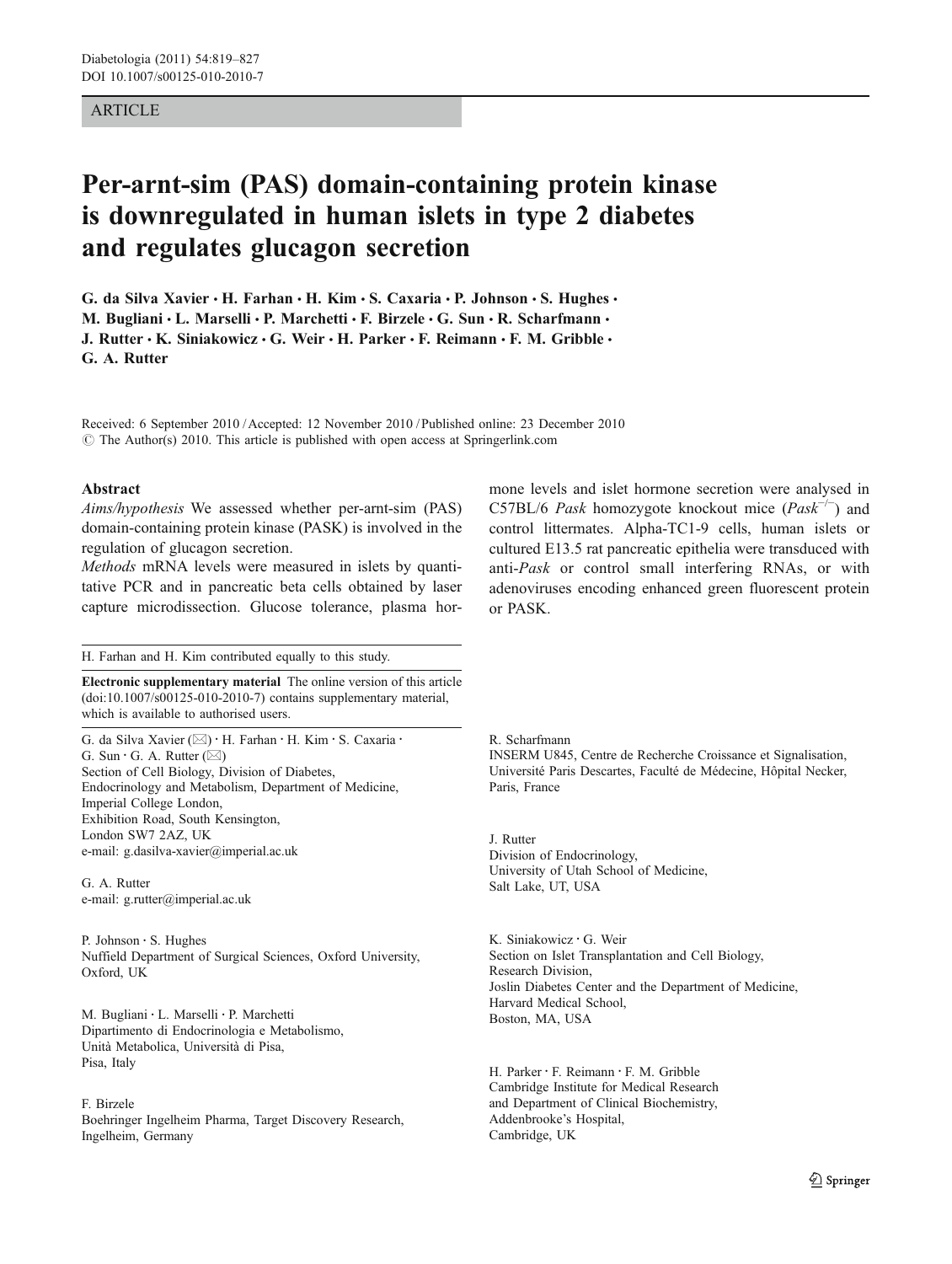Results PASK expression was significantly lower in islets from human type 2 diabetic than control participants. PASK mRNA was present in alpha and beta cells from mouse islets. In  $Pask^{-/-}$  mice, fasted blood glucose and plasma glucagon levels were  $25\pm5\%$  and  $50\pm8\%$  (mean  $\pm$  SE) higher, respectively, than in control mice. At inhibitory glucose concentrations (10 mmol/l), islets from  $Pask^{-/-}$ mice secreted  $2.04 \pm 0.2$ -fold ( $p < 0.01$ ) more glucagon and  $2.63\pm0.3$ -fold ( $p<0.01$ ) less insulin than wild-type islets. Glucose failed to inhibit glucagon secretion from PASKdepleted alpha-TC1-9 cells, whereas PASK overexpression inhibited glucagon secretion from these cells and human islets. Extracellular insulin (20 nmol/l) inhibited glucagon secretion from control and PASK-deficient alpha-TC1-9 cells. PASK-depleted alpha-TC1-9 cells and pancreatic embryonic explants displayed increased expression of the preproglucagon (Gcg) and AMP-activated protein kinase (AMPK)-alpha2 (Prkaa2) genes, implying a possible role for AMPK-alpha2 downstream of PASK in the control of glucagon gene expression and release.

Conclusions/interpretation PASK is involved in the regulation of glucagon secretion by glucose and may be a useful target for the treatment of type 2 diabetes.

Keywords Αlpha cells. Glucagon secretion . Human islets of Langerhans . Knockout mouse . PASK

Abbreviations

|              | AMPK AMP-activated protein kinase    |
|--------------|--------------------------------------|
| PAS.         | Per-arnt-sim                         |
| <b>PASK</b>  | PAS domain-containing protein kinase |
| $Task^{-/-}$ | <i>Pask</i> homozygote knockout mice |
| siRNA        | Small interfering RNA                |
|              |                                      |

# Introduction

Elevated glucose concentrations (>3.5 mmol/l) normally suppress the release of glucagon from pancreatic alpha cells; dysregulation of this process is a feature of type 1 and type 2 diabetes [[1,](#page-7-0) [2](#page-8-0)]. Both direct [\[3](#page-8-0)] and indirect [[4\]](#page-8-0) effects of glucose on the release of glucagon have been described. Whereas the latter appear to involve the release of secretory products, including insulin [\[3](#page-8-0), [5](#page-8-0)], gammaaminobutyric acid [[6](#page-8-0)–[8\]](#page-8-0) or zinc ions [[4,](#page-8-0) [9\]](#page-8-0) from neighbouring beta cells, as well as somatostatin from delta cells [\[10](#page-8-0), [11](#page-8-0)], the signalling events involved in the direct sensing of glucose are more controversial [\[12](#page-8-0)]. These may involve enhanced metabolism of glucose and the closure of ATPsensitive  $K^+$  channels, followed by limited membrane depolarisation [\[13](#page-8-0), [14\]](#page-8-0). AMP-activated protein kinase (AMPK) appears also to be involved in the regulation of glucagon release [\[15](#page-8-0)].

Per-arnt-sim (PAS) domain-containing protein kinases (PASKs) are related to AMPK and are common in prokaryotes. However, there is currently only one known mammalian counterpart [\[16,](#page-8-0) [17\]](#page-8-0). We [[18](#page-8-0)] and others [\[19](#page-8-0), [20](#page-8-0)] have shown that PASK is important for energy sensing and maintenance of normal cellular energy balance in mammalian systems.

In pancreatic beta cells, PASK activity is regulated by glucose and is involved in the regulation of glucose-induced preproinsulin and pancreatic duodenum homeobox-1 (Pdx1) gene expression [\[18](#page-8-0), [20\]](#page-8-0). Expression of the Pask gene in rodent islets and beta cell lines [[18,](#page-8-0) [20\]](#page-8-0) is also glucosesensitive. Recently, PASK has been implicated in regulation of lipogenic gene expression [[19\]](#page-8-0) and might, therefore, influence glucose signalling through lipid intermediates as proposed for glucose-induced insulin secretion [[21\]](#page-8-0).

Pask homozygote knockout mice  $(Pask^{-/-})$ , which are globally inactivated for Pask, have previously been reported to display lower plasma insulin levels than control littermates [\[19](#page-8-0)], but normal glucose tolerance [19, [22\]](#page-8-0), reflecting enhanced insulin sensitivity [\[19](#page-8-0)]. Insulin secretion from  $Pask^{-/-}$  islets has variously been shown to be not different [[22\]](#page-8-0) or lower [\[19](#page-8-0)] than in control islets. It has also been previously reported that total insulin content and/or beta cell mass were not altered in  $Pask^{-/-}$  mice [[19,](#page-8-0) [22\]](#page-8-0). However, data from these earlier studies are difficult to interpret for a number of reasons. In the first instance, total islet insulin was not always measured, making it difficult to evaluate the insulin secretory capacity of  $Pask^{-/-}$  islets. Moreover quantification of beta cell mass using pancreatic sections is prone to substantial variability [\[19](#page-8-0)]. Due to these limitations [\[19](#page-8-0), [22](#page-8-0)], the role of PASK in the regulation of pancreatic hormone release and glucose homeostasis remains to be clarified.

A recent report [[20](#page-8-0)] showed that inhibition of insulin gene expression by palmitate was reversed by Pask overexpression in MIN6 beta cells. The loss of PASK, and hence the loss of regulation by *Pdx1* and *Mafa* gene expression [[18\]](#page-8-0), was proposed to be a mechanism by which insulin gene expression in the beta cell might be lost on exposure to palmitate [[20\]](#page-8-0). Thus, PASK appears to exert a protective effect in mature beta cells. Moreover, aberrant PASK expression and/or function may play a significant role in the development of diabetes and, interestingly,  $Pask^{-/-}$  mice develop glucose intolerance on a high-fat diet [\[18\]](#page-8-0).

Although glucose homeostasis reflects the release of multiple islet hormones in addition to insulin, there are currently no published data on the role of PASK in other islet cell types. The present study demonstrates that PASK is involved in the regulation of glucagon secretion from pancreatic alpha cells. We show that PASK expression is decreased in the islets of human type 2 diabetic patients and that Pask is at least as strongly expressed in highly purified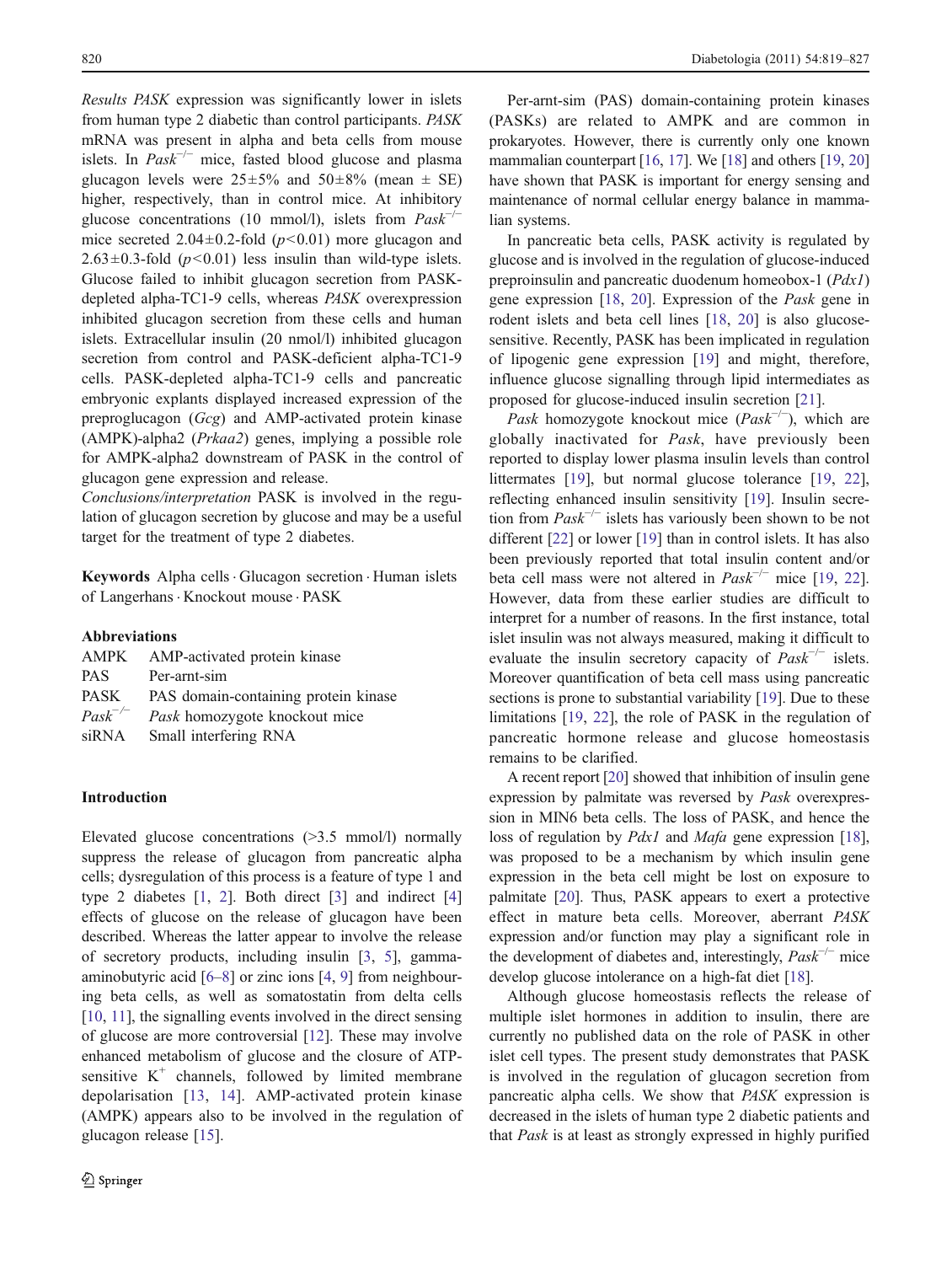mouse alpha cells as in beta cells. Silencing or ablation of Pask in clonal alpha cells or islets, respectively, drastically blunted the inhibition of glucagon secretion by glucose. Whereas the insulin content of PASK-deficient islets was dramatically reduced, the acute regulation of insulin secretion by glucose was normal. Thus, PASK regulates hormone release reciprocally from pancreatic alpha and beta cells. Given that dysregulation of insulin and glucagon secretion are characteristics of type 2 diabetes, we propose that PASK may be a potential drug target to modulate glucagon release in vivo.

# Methods

Materials Adenoviruses encoding for human PASK have been previously described [[16\]](#page-8-0). All general chemicals and tissue culture reagents were purchased from Sigma (Poole, UK) or Invitrogen (Paisley, UK), unless otherwise stated in the text.

Isolation and culture of islets Studies on human islets were conducted with local ethics committee approval at all sites (Charing Cross Research Ethics Committee Ref. 07/H0711/ 114). Human islets were isolated as previously described in Oxford, UK [[23\]](#page-8-0), or in Pisa, Italy [[24](#page-8-0)], and maintained in medium containing 11 mmol/l glucose for 10 days to allow the loss of exocrine tissue [[25\]](#page-8-0). Human type 2 diabetic donors were selected according to established criteria [[23](#page-8-0), [26\]](#page-8-0). Mouse pancreatic islets were isolated and cultured as described in [\[3](#page-8-0)]. Alpha-TC1-9 cells (passage 35–45; American Type Culture Collection, Manassas, VA, USA) were cultured as previously described [[7](#page-8-0)].

Laser capture microdissection and microarray analysis These procedures were performed as described in Electronic supplementary material (ESM) Methods.

RNA sequencing We prepared 300 ng of total RNA with a kit (mRNA-Seq 8; Illumina, Little Chesterford, UK). For clustering and sequencing we used Illumina cluster generation and sequencing kits v4. 9pM were loaded to the flowcell (one sample per lane) and sequenced on a sequencer (GAIIx) with RTA software version 2.6 (Little Chesterford, UK). On average we obtained 28 million reads per lane, passing Illumina's quality filtering. Short reads (35 bp) were aligned to the mouse genome (Ensembl v54) using a mapping station (Genomatix) [[27\]](#page-8-0) and to a database of known and potential splice junctions using Bowtie [\[28](#page-8-0)]. Up to three mismatches and no insertions or deletions were allowed, and, on average, more than 85% of the reads in a sample could be mapped to the genome. Gene expression

was measured as proposed by Mortazavi et al. [[29\]](#page-8-0) and reads per kilobase per million (RPKM) values were computed for every gene.

Mice  $Pask^{-/-}$  mice (kindly provided by R. Wenger, Institute of Physiology and ZIHP, Zurich, Switzerland) [\[30](#page-8-0)] were back-crossed for ten generations with C57BL/6 mice prior to use. Mice were housed with two to five animals per cage in a pathogen-free facility on a 12 h light–dark cycle with free access to standard mouse chow diet, unless otherwise stated. All in vivo procedures were performed in the Imperial College Central Biomedical Service in accordance with the Principles of Laboratory Care and the UK Home Office (Animals Scientific Procedures Act, 1986), and approved by the local ethics committee. Genotyping was performed as previously described [\[30](#page-8-0)].

Intraperitoneal glucose tolerance test An intraperitoneal glucose tolerance test was performed on 8-week-old mice as described in [\[31](#page-8-0)], at 09:00 hours on each experimental day.

Measurement of total pancreatic insulin and glucagon Pancreases were excised from 8-week-old mice and suspended in ice-cold acid–ethanol (75.0% ethanol–23.4% molecular grade water–1.5% HCl–0.1% Triton X-100, vol./vol.) prior to disruption by sonication (microsonicator; Misonix, Farmingdale, NY, USA) at 4°C. Total protein was measured by Bradford's assay [[32](#page-8-0)], and insulin and glucagon content were measured by radioimmunoassay (Linco, Watford, UK).

Measurement of plasma glucagon At 8 weeks of age mice were starved overnight prior to being killed by cervical dislocation. Blood (200 μl) was immediately removed by cardiac puncture. Plasma was collected using high-speed centrifugation  $(2,000 \text{ g}, 5 \text{ min})$  in heparin-coated tubes (Microvette; Sarstedt, Leicester, UK) and plasma glucagon assessed by radioimmunoassay (Linco, Watford, UK).

Manipulation of PASK content in alpha-TC1-9 cells and cultured islets of Langerhans Alpha-TC1-9 cells and islets were infected with adenoviruses encoding for PASK or enhanced green fluorescent protein at a multiplicity of infection of 100 and cultured for 48 h prior to use. Alpha-TC1-9 cells were transfected with anti-Pask small interfering RNA (siRNA) or control siRNA (1 nmol/l) [\[18\]](#page-8-0). Protein content was assessed by western (immuno-)blot analysis.

Culture of E13.5 rat pancreatic epithelia E13.5 rat pancreatic epithelia were isolated and cultured as previously described [\[33](#page-8-0)]. Epithelia were cultured in the presence of anti-Pask siRNA or control siRNA [[18\]](#page-8-0) (1 nmol/l) for 10 days prior to RNA isolation for real-time quantitative PCR analysis.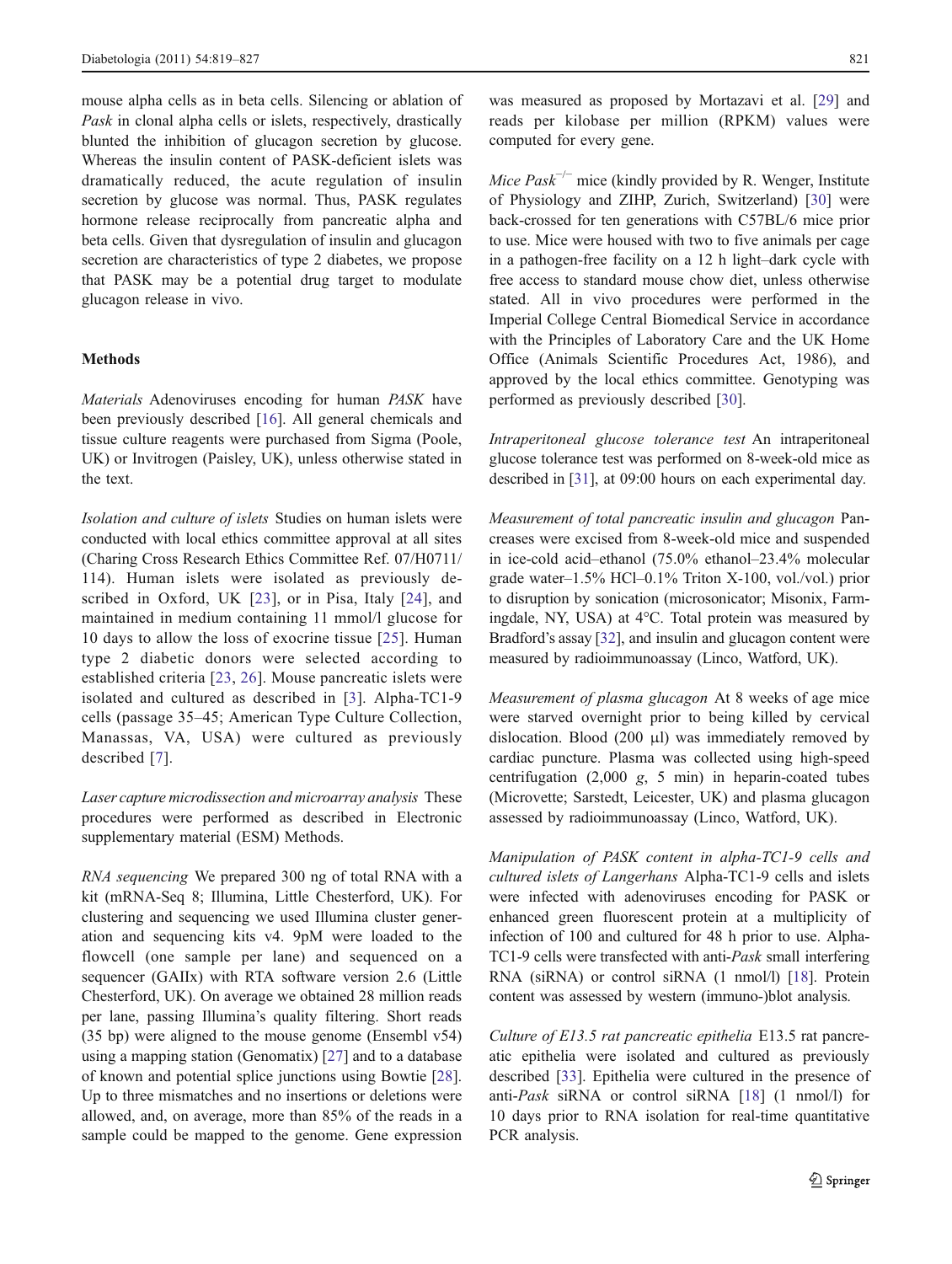<span id="page-3-0"></span>Real-time quantitative PCR analysis Highly purified primary mouse islet beta and alpha cells were obtained by fluorescence-activated cell sorting of transgenic mice expressing the fluorescent protein Venus selectively in the alpha cell under the preproglucagon promoter [[34](#page-8-0), [35](#page-8-0)]. RNA was extracted from alpha-TC1-9 cells and cultured rat E13.5 explants using Trizol (Invitrogen) according to the manufacturer's guidelines. Total RNA was subjected to DNAse treatment (Ambion, Warrington, UK), followed by cDNA conversion (high-capacity cDNA conversion kit; Applied Biosystems, Warrington, UK) and real-time quantitative PCR using SYBR green (Applied Biosystems) in a 7500 Real-Time PCR System (ABI, Warrington, UK).

Western (immuno-)blot analysis Western (immuno-)blot analysis was performed as previously described [\[18](#page-8-0)].

*Statistical analysis* Data are the means  $\pm$  SE for the number of observations indicated. Statistical significance and differences between means were assessed by Student's t test with Bonferroni correction for multiple analyses.

## Results

PASK gene expression is regulated by glucose in human pancreatic islets of Langerhans and is lowered in type 2 diabetes We have previously shown that Pask mRNA and protein levels are increased by high glucose in rat islets and clonal MIN6 beta cells [[18\]](#page-8-0). Here, we first determined whether islet PASK expression may also be regulated by glucose or by diabetes in humans. Measured in human islets of Langerhans by quantitative PCR, PASK mRNA was elevated after 24 h culture at 11 mmol/l glucose  $(2.7 \pm 0.2$ fold vs culture at 3 mmol/l glucose [means  $\pm$  SE]; Fig. 1a). Measured after culture at 11 mmol/l glucose, PASK gene expression was significantly lower in islets from patients with type 2 diabetes than in control islets (Fig. 1b).

mRNA expression data obtained using whole islets may be confounded by variable degrees of contamination with other pancreatic cell types, as well as by other factors. Therefore, we sought to further support the above results by using laser capture microdissection and array analysis to quantify mRNA levels selectively in beta cell-enriched samples [[26](#page-8-0)]. A clear tendency for decreased *PASK* expression in islets in type 2 diabetic pancreases vs controls was also observed using this approach (ESM Fig. 1). In contrast, consistent changes in levels of the AMPK-alpha1 and -alpha2 subunit (encoded by PRKAA1 and PRKAA2, respectively) were not observed with array data on samples obtained by laser capture microdissection. However, with quantitative PCR done on the same samples with enough



Fig. 1 *PASK* expression is regulated by glucose in human islets and is lowered in type 2 diabetic islets. Real-time quantitative PCR on nondiabetic (a, b) or type 2 diabetic (T2D) (b) human islet RNA, following culture at the indicated glucose concentrations for 24 h (a) or at 11 mmol/l glucose (**b**);  $n=3$ ;  $*p<0.05$ ,  $**p<0.01$ . c *Pask* mRNA content in FACS-purified mouse alpha and beta cells;  $\frac{1}{p}=0.07$ 

RNA (10 vs 10), a small but statistically significant decrease in PRKAA1 expression was apparent (18%;  $p$  < 0.019), using RPL32 as an internal control.

Pask is expressed in murine pancreatic beta and alpha cells In the mouse, Pask mRNA has previously been shown to be most abundant in testes as well as in haemopoietic tissues including thymus and spleen [[30\]](#page-8-0). Levels in other tissues, including islets, are much lower [\[30](#page-8-0)] (G. A. Rutter and G. Sun, unpublished observations). Indeed, the expression of Pask in adult mouse islets and its induction by glucose have recently been questioned, since expression in these cells of the *lacZ* gene, expressed in mice null for Pask alleles under the Pask promoter, was barely detectable by beta-Gal staining [[22\]](#page-8-0). By contrast, we have previously detected Pask mRNA in mouse islets and MIN6 cells [\[18](#page-8-0)], data recently confirmed by others [\[20](#page-8-0)]. Examined here in islets from mice on a mixed C57BL/6/sv129 background cultured at 11 mmol/l glucose, massive parallel sequencing (RNAseq) confirmed the presence of Pask mRNA at low but detectable levels, lying in the lower 30th percentile of all mRNAs at approximately  $0.2 \pm 0.3\%$  $(n=3$  female mice) of β-actin mRNA levels (ESM Fig. 2).

To determine in which cell types Pask was expressed in mouse islets, we next compared the expression of Pask mRNA in highly purified primary mouse alpha and beta cells (Fig. 1c). These were obtained by fluorescenceactivated cell sorting of transgenic mice selectively expressing the fluorescent protein, Venus, in the alpha cell [[34,](#page-8-0) [35](#page-8-0)] and by real-time quantitative PCR analysis. This approach confirmed the presence of Pask mRNA in both cell types and indicated that levels in purified alpha cells  $(1.45\pm$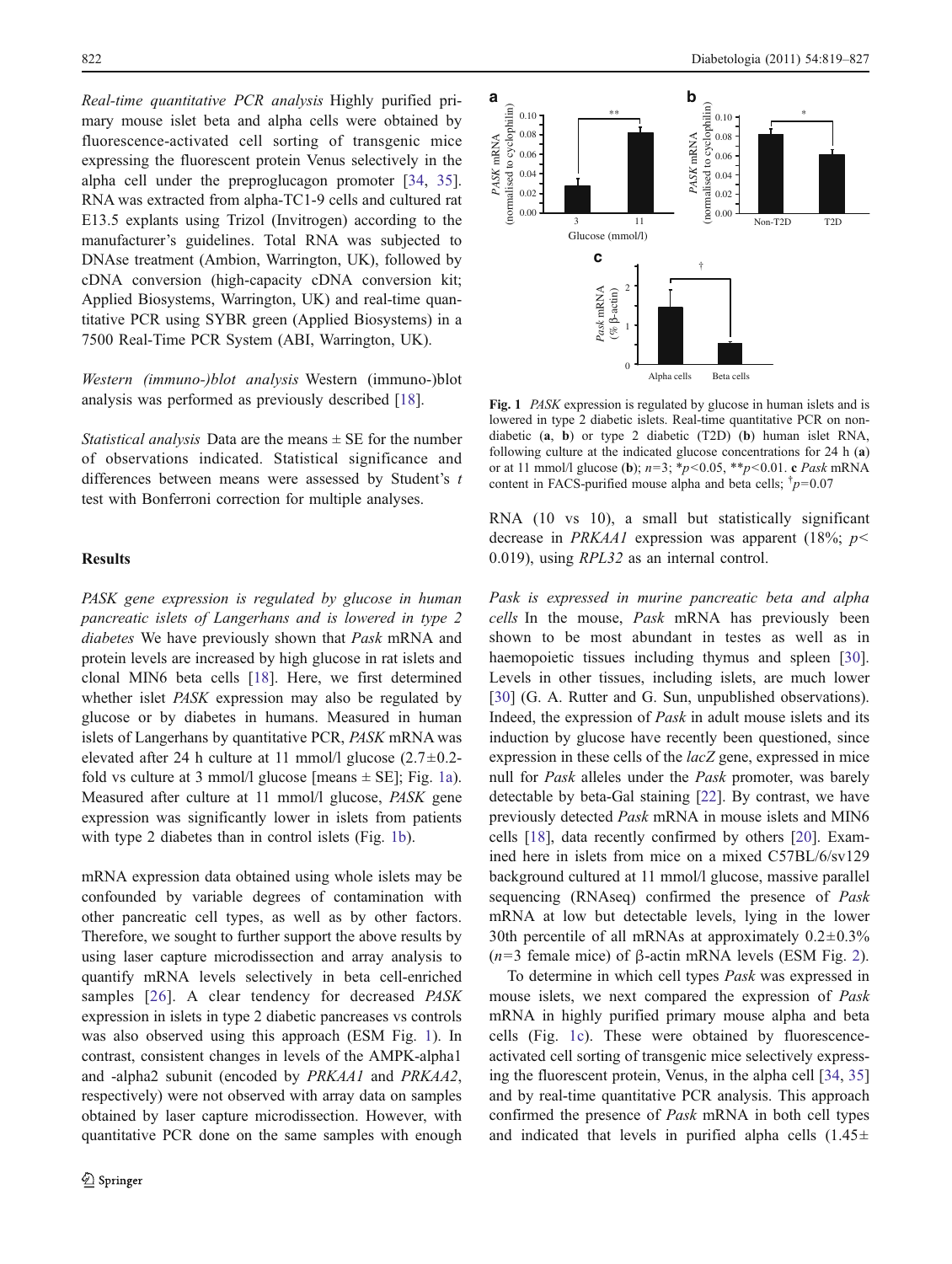<span id="page-4-0"></span>0.46% of beta-actin mRNA) tended to be higher than in beta cells  $(0.54 \pm 0.044\%; n=3$  preparations;  $p=0.07$  by two-tailed Student's t test).

 $Pask^{-/-}$  mice display normal glucose tolerance but impaired plasma glucagon concentration Given the greater expression of Pask in alpha than in beta cells and the dysregulation of glucagon secretion observed in type 2 diabetes, as reviewed by others [\[2](#page-8-0)], we next analysed the potential contribution of this enzyme to the regulation of glucagon secretion using  $Pask^{-/-}$  mice. At 8 weeks of age,  $Pask^{-/-}$  male (Fig. 2a, c, e) and female (Fig. 2b, d) mice displayed 25±5% higher plasma glucose levels after 16 h of fasting than wild-type littermate control mice, but normal glucose tolerance after intraperitoneal injection of the sugar (Fig. 2a–d). Measured after fasting, plasma glucagon was significantly higher in  $Pask^{-/-}$  male mice than in littermate controls  $(91 \pm 5.4 \text{ vs } 58 \pm 3 \text{ pg/ml}; \text{ Fig. 2e}).$ 

Islets of Langerhans from  $Pask^{-/-}$  mice display impaired glucose-regulated glucagon secretion We next examined



Fig. 2  $Pask^{-/-}$  mice display higher fasted glucose levels than littermate controls. At 8 weeks of age, male (a, c) and female (b, d)  $Pask^{-/-}$  mice were starved for 16 h prior to an intraperitoneal glucose tolerance test (1 g glucose per kg body weight). c, d Blood glucose at 0 min, as indicated by dotted squares (a, b), for male and female mice, respectively. e Plasma glucagon concentrations from male mice following 16 h of fasting.  $n=8-10$  mice per group;  $\frac{*}{p}<0.05$ ,  $\frac{*}{p}<$ 0.01. Black squares and solid lines,  $Pask^{+/+}$ , wild-type; rhombuses and dotted lines, Pask+/<sup>−</sup> , heterozygote; black triangles and dashed lines, Pask−/<sup>−</sup> , homozygous knockout

whether the elevated plasma glucagon concentration was due to dysregulation of alpha cell function. Supporting this view, the inhibition of glucagon secretion in response to elevated glucose was impaired in islets from  $Pask^{-/-}$  mice (Fig. 3a). Thus,  $Pask^{-/-}$  islets, in which Pask gene expression was undetectable (Fig. 3e), secreted 2.04±0.2 fold more glucagon at inhibitory (10 mmol/l) glucose concentrations than did islets from wild-type littermates (Fig. 3a), whereas release at stimulatory (0.5 mmol/l) glucose was unaltered. Interestingly, a slight inhibitory effect on glucagon secretion in  $Pask^{-/-}$  islets was still observed at 10 mmol/l glucose (Fig. 3a). Although glucosestimulated insulin release when normalised to total islet insulin content was not affected by Pask deletion (Fig. 3b), the total amount of insulin per islet was lower  $(0.38\pm0.3$ fold) in  $Pask^{-/-}$  than in wild-type islets (Fig. 3d), i.e. the amount of insulin release was compromised in  $Pask^{-1}$ islets, in agreement with published data [\[19](#page-8-0)].

The expression of mouse preproinsulin 2 (Ins2) and *Pdx1* genes was strongly impaired in  $Pask^{-/-}$  mouse islets (Fig. 3e), as previously reported [\[18](#page-8-0), [20](#page-8-0)]. Moreover, the



Fig. 3 Islets from  $Pask^{-/-}$  mice display abnormal inhibition of glucagon secretion in response to glucose. a Glucagon and (b) insulin secretion in response to glucose was assessed in groups of ten mouse islets, as previously described [\[7\]](#page-8-0). Data presented ar e% secreted hormone/total hormone content in 10 islets. White bars, islets exposed to 0.5 mmol/l glucose; black bars, islets exposed to 10 mmol/l glucose. c Total glucagon and (d) insulin from mouse islets of each genotype. n  $=$ 3 separate preparations of islets. e Total RNA was extracted from groups of 100 islets using Tri-reagent (Invitrogen) and gene expression analysed by real-time quantitative PCR analysis using SYBR-green (Applied Biosystems). Cyclophilin gene expression was used as the internal calibrator.  $n=3$  Nd, not detected; black bars,  $Pask^{+\prime+}$  wild-type islets; grey bars,  $Pask^{+\prime-}$  heterozygote islets; white bars,  $Pask^{-/-}$  homozygous knockout mice islets. \*p<0.05, \*\*p<0.01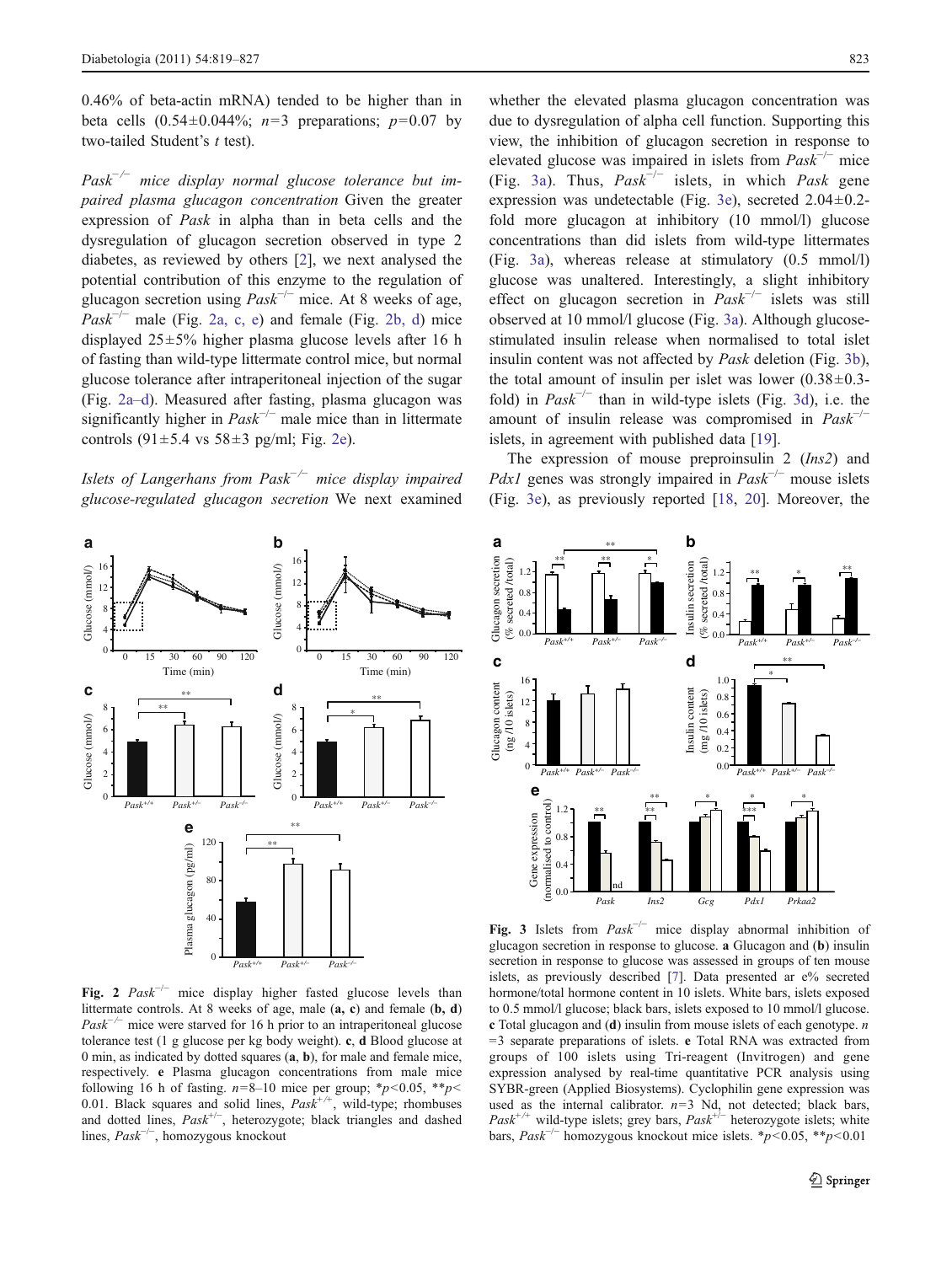<span id="page-5-0"></span>insulin content of whole  $Pask^{-/-}$  mouse pancreases was 1.98 $\pm$ 0.3-fold lower than that of wild-type pancreases (67 $\pm$ 15 vs 133±12 ng/mg protein for  $Pask^{-/-}$  and wild-type mice, respectively;  $n=3$  mice for each genotype). While glucagon protein content in  $Pask^{-/-}$  islets (Fig. [3c](#page-4-0)) was unaffected, preproglucagon (Gcg) gene expression was slightly but significantly increased, as was Prkaa2 mRNA expression (Fig. [3e](#page-4-0)).

Glucagon release is activated in the absence of Pask in alpha-TC1-9 cells Since the above experiments using intact islets did not allow ready discrimination between an action of PASK cell-autonomously in the alpha cell and an effect mediated by changes in the release of beta cell-derived factors, we next explored the role of the enzyme in the clonal alpha-TC1-9 cell line [\[3](#page-8-0)]. Culture of alpha-TC1-9 cells in the presence of an siRNA against Pask led to near complete ablation of Pask gene expression and protein content (Fig. 4a). Glucagon release from Pask-deficient alpha-TC1-9 cells at inhibitory (10 mmol/l) glucose concentrations was comparable to that observed in control cells at stimulatory (0.5 mmol/l) glucose concentrations (Fig. 4b). By contrast, addition of extracellular insulin (20 nmol/l) led to inhibition of glucagon secretion in control and Pask-silenced alpha-TC1-9 cells, indicating (1) the presence of distinct glucose and insulin signalling pathways in the alpha cell and (2) that the insulin signalling pathway in Pask-silenced alpha-TC1-9 cells was intact (Fig. 4b). Total glucagon protein content, as assessed by radioimmunoassay, was not different between alpha-TC1-9 cells treated with control or anti-Pask siRNA (data not shown).



Fig. 4 PASK silencing activates glucagon secretion in alpha-TC1-9 cells. a Transfection of alpha-TC1-9 cells with 1 nmol/l Pask siRNA led to decreased Pask expression and PASK protein content, as assessed by real-time quantitative PCR and western (immuno-)blot analysis. The migration of molecular weight markers (BioRad, Hemel Hempstead, UK) is indicated on the western (immuno-)blot. b Glucagon secretion in response to elevated glucose and insulin was assessed as described in Fig. [3,](#page-4-0)  $n=3$ . Data presented are % secreted hormone/total hormone content per sample. White bars, transfected with control; grey bars, transfected with anti-Pask siRNA.  $\frac{*p}{0.05}$ ,  $*_{p<0.01}$ 

Glucagon release is inhibited by PASK overexpression in alpha-TC1-9 cells and human islets of Langerhans The above findings indicated that PASK may be an inhibitor of glucagon release from alpha cells. To test this hypothesis, we next explored the impact of forced activation of the enzyme in these cells. Adenovirus-mediated overexpression of PASK in alpha-TC1-9 cells (Fig. [5a](#page-6-0)) led to inhibition of glucagon secretion at normally stimulatory (1 mmol/l) glucose concentrations  $(0.36 \pm 0.1 \text{-fold vs control}).$ 

Similarly, overexpression of PASK in human islets of Langerhans (Fig. [5b](#page-6-0)) inhibited glucagon secretion at all glucose concentrations tested, while the stimulatory effects of KCl were largely maintained. Interestingly, there was still an apparent effect of glucose on glucagon secretion in human islets overexpressing PASK (Fig. [5b](#page-6-0)), consistent with a maintained effect on glucagon release mediated by beta cell-derived factors.

Silencing of Pask gene expression in alpha-TC1-9 cells and E13.5 rat pancreatic epithelial explants causes increased AMPK-alpha2 and glucagon gene expression In an effort to identify the mechanism(s) through which PASK may regulate glucagon secretion, we measured the expression of a number of potential target genes. Pask gene expression was inhibited in alpha-TC1-9 cells treated with a siRNA against Pask (Fig. [6\)](#page-6-0). In line with the above findings in  $Pask^{-/-}$  mouse islets (Fig. [3e](#page-4-0)), preproglucagon (Gcg) gene expression was increased substantially by Pask ablation in alpha-TC1-9 cells  $(7.4 \pm 1.3 \text{-}$  fold vs control; Fig. [6a](#page-6-0)), although total glucagon protein content was unaltered (Fig. [2c](#page-4-0)), consistent with the relatively slow turnover of mature glucagon. Prkaa2 (Fig. [6a](#page-6-0)), but not Prkaa1 (data not shown) gene expression was also increased  $(4.3 \pm 1.5$ fold vs control) by Pask silencing.

To determine whether the dysregulation of glucagon gene expression and release in  $Pask^{-/-}$  mice was due to a role of the enzyme in the development of pancreatic alpha and beta cells, we next examined the impact of Pask silencing in developing pancreatic epithelia. E13.5 rat pancreatic epithelial explants [\[33\]](#page-8-0), in which *Pask* gene expression was silenced with an anti-Pask siRNA, developed endocrine buds to an extent indistinguishable from that observed in explants treated with a control (scrambled) siRNA (ESM Fig. 3). However, explants in which Pask was silenced displayed similar increases in Gcg and Prkaa2 gene expression (ESM Fig. 3) to those observed in alpha-TC1-9 cells (Fig. [6\)](#page-6-0). Explants overexpressing Pask did not survive the 10 day culture period.

## Discussion

The present data indicate that PASK/Pask is expressed in human and mouse pancreatic islets, respectively, and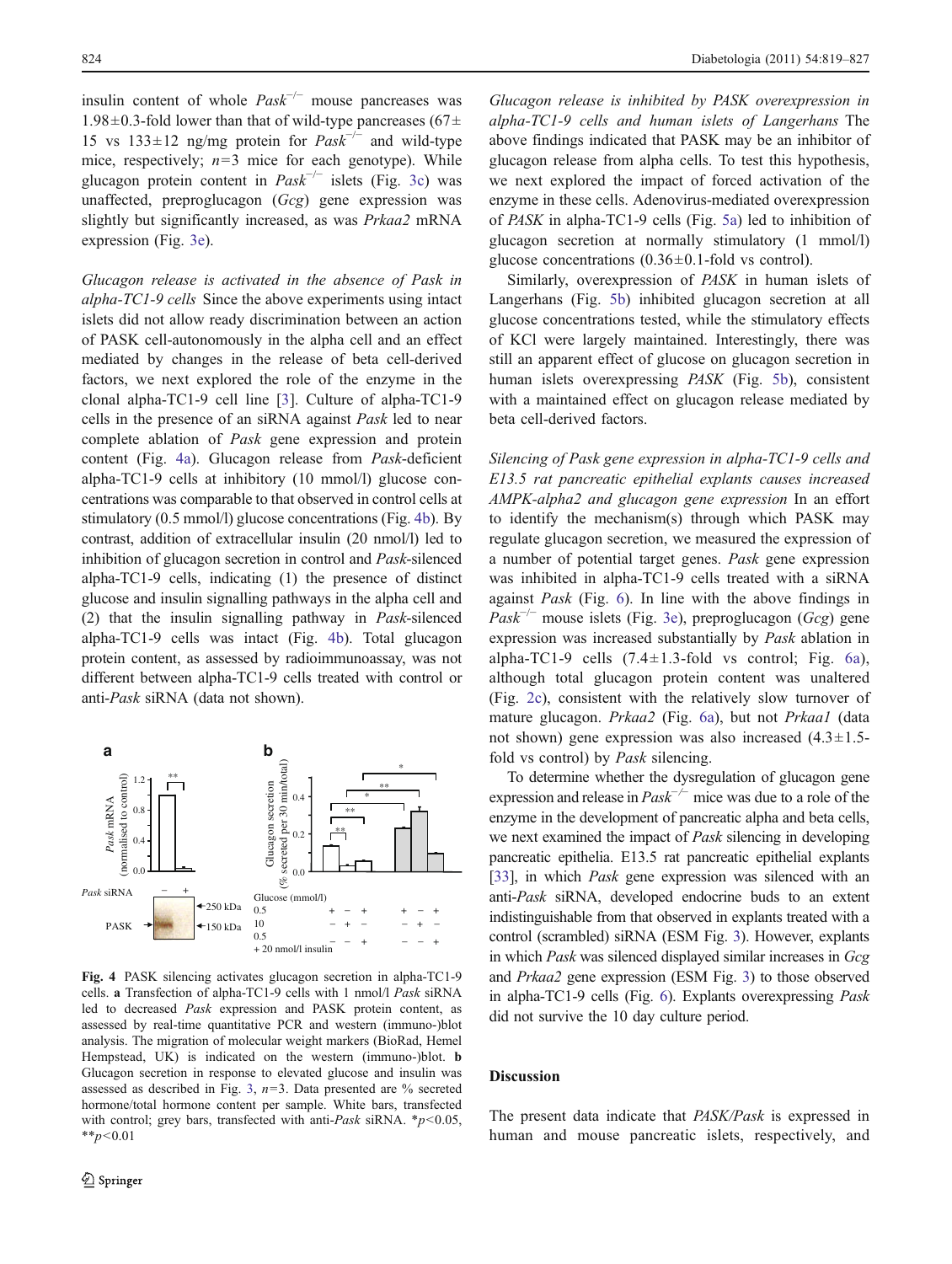<span id="page-6-0"></span>

Fig. 5 Overexpression of PASK inhibits glucagon secretion in alpha-TC1-9 cells and human islets of Langerhans. a Alpha-TC1-9 cells were infected with adenovirus encoding for PASK (grey bars) or enhanced green fluorescent protein (EGFP; control virus, white bars) at multiplicity of infection of 100 and cultured for 24 h prior to glucagon secretion as described in Fig. [3,](#page-4-0)  $n=3$ . **b** Human islets of Langerhans were infected with adenovirus for human PASK or EGFP at multiplicity of infection of 100 and cultured for 48 h prior to

regulated by glucose. Moreover, in the mouse, Pask mRNA levels are at least as high in alpha cells as in beta cells. Correspondingly, we provide evidence that changes in Pask gene expression within the islet regulate both insulin content [\[18](#page-8-0), [20\]](#page-8-0) and glucagon release, i.e. that PASK mediates a 'high glucose' signal in alpha and beta cells. In the alpha cell, this might be achieved either via a cellautonomous action on cellular activity and/or through changes in the release of beta cell-derived factors (Fig. 7). Either of these mechanisms are likely to modulate intracellular signalling within the alpha cell through changes in membrane excitability, levels of unbound  $Ca^{2+}$ , cAMP, etc.

PASK is expressed in pancreatic islets An important finding of the present study is that Pask mRNA is clearly



Fig. 6 Pask silencing in alpha-TC1-9 cells leads to increased expression of Gcg and Prkaa2. Real-time quantitative PCR analysis, using SYBR green (Applied Biosystems), of RNA from alpha-TC1-9 cells treated with control or Pask siRNA,  $n=3$ . Cyclophilin gene expression was used as the internal calibrator for real-time quantitative PCR. White bars, treated with control; grey bars, treated with anti-*Pask siRNA.* \*\* $p < 0.01$ 

glucagon secretion assay [[3\]](#page-8-0),  $n=3$ . Data presented are % secreted hormone/total hormone content per sample. c Western (immuno-)blot analysis of protein extracts from alpha-TC1-9 cells and human pancreatic islets after 48 h transduction with adenoviruses encoding for PASK or EGFP. PASK protein content was normalised to tubulin protein content as assessed by densitometry using ImageJ [\(http://rsbweb.nih.gov/ij/index.](http://rsbweb.nih.gov/ij/index.html) [html;](http://rsbweb.nih.gov/ij/index.html)  $n=3$ ). Representative images from at least three separate preparations of each are shown. \* $p$ <0.05, \*\* $p$ <0.01

present in mouse islets maintained at permissive glucose concentrations (11 mmol/l), in contrast to a recent suggestion [[22\]](#page-8-0). These results and those from another recent publication [\[20](#page-8-0)] support our own previous findings [[18\]](#page-8-0). We would stress, however, that the level of gene expression, at least at the mRNA level, was relatively low compared with tissues in which Pask is strongly expressed (notably in the testes) [\[22](#page-8-0)], an observation that probably underlies the failure to detect significant expression using alternative approaches [[22\]](#page-8-0).



Fig. 7 Proposed mechanism for PASK action in alpha cells. Glucagon secretion is regulated by changes in extracellular glucose and other factors, including insulin and possibly other molecules released from pancreatic beta cells. We propose (dashed lines) that PASK may be involved in cell-autonomous regulation of glucagon secretion, possibly through the regulation of Prkaa2 gene expression (AMPKalpha2) (1) and/or an as yet unidentified pathway (2). PASK may also regulate glucagon secretion through its action on beta cell function and/or beta cell mass (3)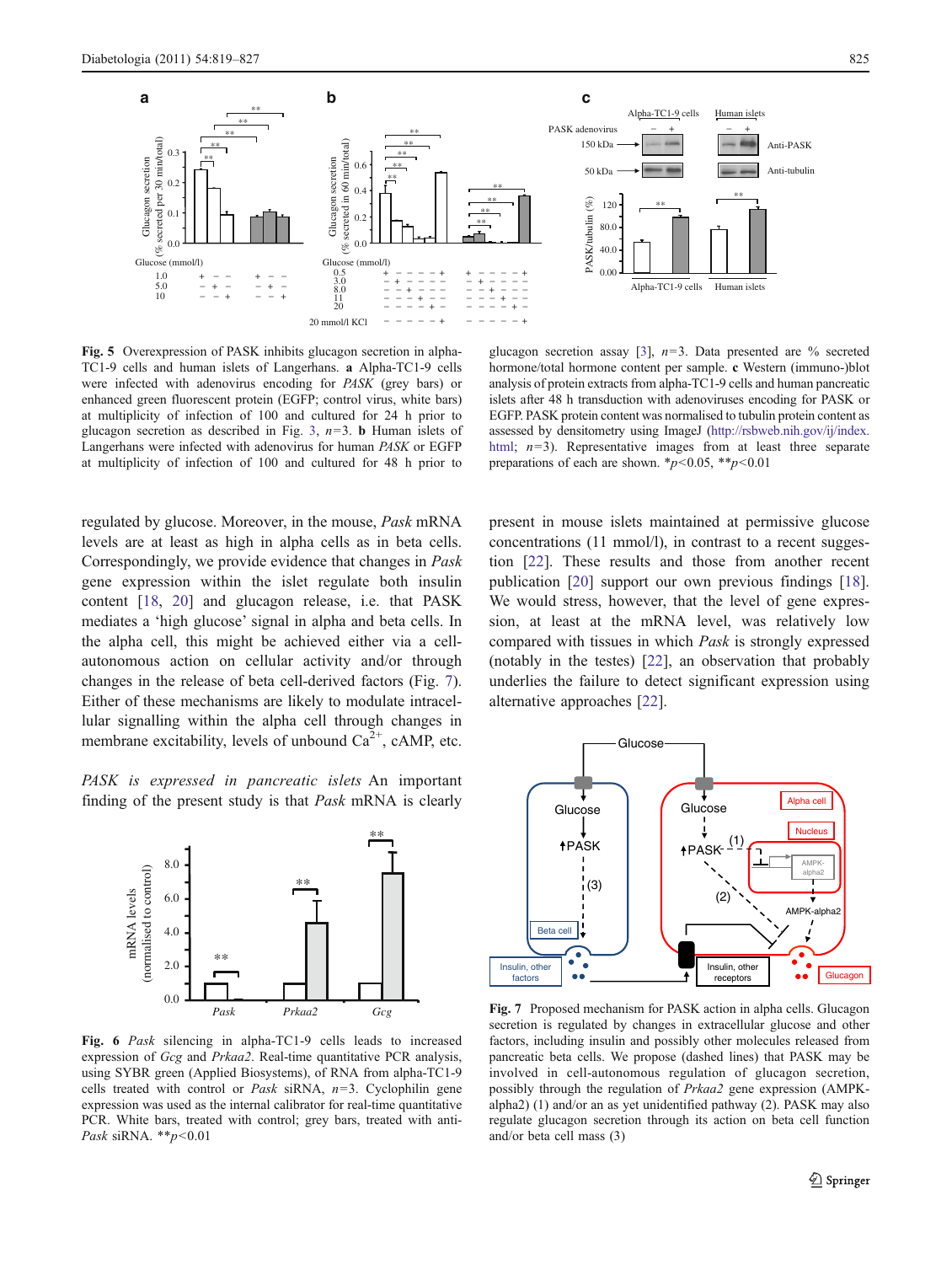<span id="page-7-0"></span>PASK regulates insulin and glucagon secretion It has previously been shown that islet architecture and beta cell mass in  $Pask^{-/-}$  mice are intact [\[19](#page-8-0), [22](#page-8-0)]. Thus, it was hypothesised in earlier studies that the observed decrease in insulin release may have been due to defective glucosesignalling in the beta cell [\[19](#page-8-0)]. In contrast, our data show that glucose-regulated insulin secretion was intact in  $Pask^{-1}$ islets (Fig. [3b\)](#page-4-0), but that the insulin content of the islet (Fig. [3d](#page-4-0)) and pancreas (see Results section) were lowered by Pask deletion. This apparent discrepancy between the present and earlier [[19,](#page-8-0) [22](#page-8-0)] studies may reflect differences in the genetic background, age and sex of the mice used. We would, however, note that  $Pask^{-/-}$  beta cell mass was previously assessed by immunohistochemical analysis of fixed pancreatic sections, which may be prone to error.

Nevertheless, it was previously reported that plasma insulin content was compromised in  $Pask^{-/-}$  mice [[19\]](#page-8-0), a result consistent with the present findings. In our hands, glucagon release from  $Pask^{-/-}$  mouse islets (Fig. [3a](#page-4-0)) and human islets in which PASK was overexpressed (Fig. [5b\)](#page-6-0) still displayed some degree of glucose-responsiveness, even though this was markedly decreased compared with the control condition. We hypothesise that this 'residual' regulation of release may be due, at least in part, to the release of insulin or other factors  $(Zn^{2+})$ , gamma-aminobutyric acid, etc.) from neighbouring pancreatic beta cells and is consistent with the maintained effect of exogenous insulin on glucagon release from alpha-TC1-9 cells (Fig. [4b](#page-5-0)).

Close inspection of the data of Fig. [3a](#page-4-0) vs Fig. [4](#page-5-0) reveals that whereas loss of Pask enhanced glucagon secretion from islets only at high (inhibitory) glucose levels (Fig. [3a](#page-4-0)), stimulation of glucagon release was apparent at all glucose concentrations examined in alpha-TC1-9 cells (Fig. [4](#page-5-0)). The mechanisms responsible for this difference are unclear. However, we note that while insulin mRNA was present at low but detectable levels in control alpha-TC-1-9 cells (C<sub>t</sub> values  $\geq$ 29; data not shown), silencing of *Pask* led to decreased insulin gene expression such that this was below the limit of detection. Hence an action of Pask silencing on endogenous insulin secretion from alpha-TC-1-9 cells, and thus loss of tonic inhibition of glucagon secretion by this hormone, may contribute to the above mechanisms. Further studies are needed to resolve this question.

Interestingly, the increase in plasma glucagon levels measured after 16 h fasting in 8-week-old  $Pask^{-/-}$  mice was similar to that observed in alpha cell-specific insulin receptor knockout mice of the same age [[5\]](#page-8-0). We have previously shown that PASK activity is not regulated by insulin, but that PASK may regulate insulin gene expression in pancreatic beta cells [[18\]](#page-8-0). Thus, we propose that the regulation of insulin content by Pask is one of the mechanisms through which PASK may indirectly regulate glucagon release.

A role for AMPK alpha2 downstream of PASK? Our geneexpression studies revealed that expression of the catalytic subunit of another glucose-responsive fuel gauge, Prkaa2 (encoding AMPK-alpha2), is upregulated when Pask gene expression is compromised (Fig. [6](#page-6-0)). This is an interesting observation, since AMPK activity has been shown to be glucose-responsive in pancreatic beta cells [\[36\]](#page-8-0) and to regulate insulin release [\[37,](#page-8-0) [38](#page-8-0)]; in addition, we have recently shown that activation of AMPK in the alpha cell stimulates glucagon secretion [\[15](#page-8-0)]. However, as also observed here, Prkaa2 mRNA levels are normally much lower (more than tenfold) than Prkaa1 in purified mouse beta and alpha cells [[31](#page-8-0)], suggesting that the inappropriate activation of this isoform and an increase in AMPK activity in the nucleus (from which AMPK alpha1 is excluded in mature pancreatic endocrine cells) [\[36](#page-8-0)] may impact on the transcription of key genes, including Gcg, to reprogram the alpha cell. Interestingly, induction of Prkaa2 expression was also observed in E13.5 pancreatic epithelia [[33](#page-8-0)] in which Pask was silenced (Fig. [6c\)](#page-6-0), indicating that defects during pancreatic development may contribute to the dysregulation of glucagon release in  $Pask^{-/-}$  mice.

PASK may have a role in the pathophysiology of type 2 diabetes The observation that pancreatic islets from patients with type 2 diabetes display lower PASK mRNA levels than islets from non-diabetic individuals (Fig. [1b](#page-3-0)) suggests that lowered PASK activity may contribute to decreased insulin release and to enhanced glucagon secretion in this condition [1]. PASK may therefore represent a potential therapeutic target, the activation of which might favourably affect the secretion of both hormones in patients with type 2 diabetes.

Acknowledgements The authors thank S. Vakhshouri for technical assistance, and F. Semplici and M. K. Loder for scientific input during manuscript preparation. This work was supported by a Juvenile Diabetes Research Foundation post-doctoral fellowship and an European Foundation for the Study of Diabetes Albert Renold travelling fellowship to G. da Silva Xavier, and by grants to G. A. Rutter from the Wellcome Trust (081958/2/07/2) and the Medical Research Council (G0401641). H. Farhan, H. Kim and S. Caxaria were supported by Imperial College London BSc and MSc project funds. The Diabetes Research and Wellness Foundation supported P. Johnson and S. Hughes.

Duality of interest The authors declare that there is no duality of interest associated with this manuscript.

Open Access This article is distributed under the terms of the Creative Commons Attribution Noncommercial License which permits any noncommercial use, distribution, and reproduction in any medium, provided the original author(s) and source are credited.

#### References

1. Unger RH (1985) Glucagon physiology and pathophysiology in the light of new advances. Diabetologia 28:574–578